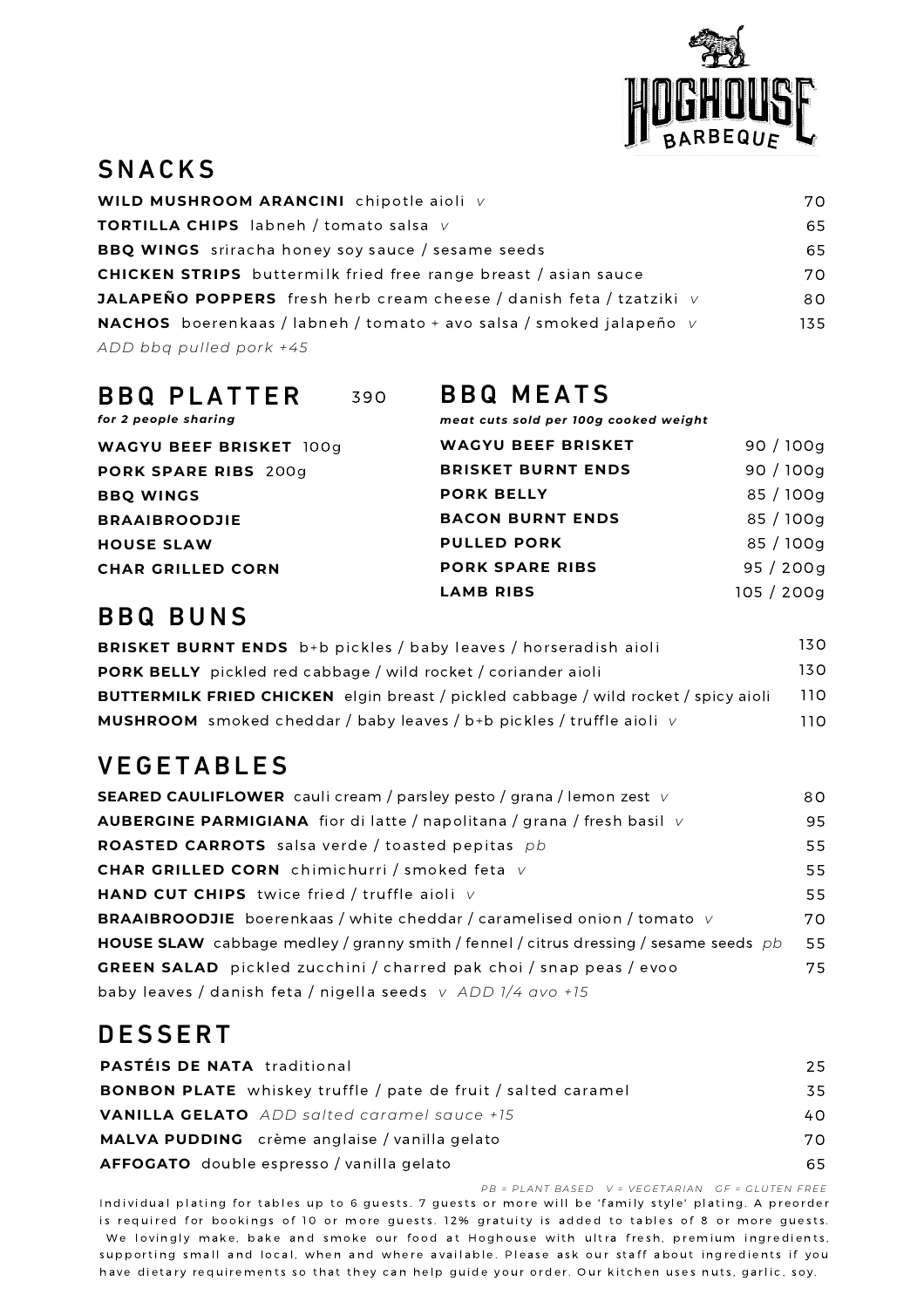

# **TASTING**

| 150ml tasting flight of any 4 of the beers listed below<br>single tasting |       |                                  | 50<br>15         |
|---------------------------------------------------------------------------|-------|----------------------------------|------------------|
| <b>BEER</b>                                                               |       |                                  | half pint / pint |
| Pumba Pilsner                                                             | 32/45 | Worthog IPA                      | 37/52            |
| Haybale Saison                                                            | 32/45 | Roadhog Porter                   | 32/45            |
| Hogtale African Pale Ale                                                  | 32/45 | Guest non alcoholic 340ml bottle | 32               |



#### **PUMBA PILSNER**

*A Bohemian explorer with an adventurous spirit.* AROMA — zesty / note of freshly baked bread & lime leaf TASTE — light bodied with a crisp bitterness and a lingering finish ABV — 4.5% / IBU 35



#### **HAYBALE SAISON**

*The farm style Belgian, rolling in the sunshine.* AROMA — yeasty / notes of quince & fresh hay TASTE — light bodied with mild bitterness & malty finish ABV — 5% / IBU 22



#### **HOGTALE AFRICAN PALE ALE**

*The laid back Local who's also your best mate.* AROMA — citrusy / notes of sweet orange & malt TASTE — light bodied with mild bitterness & crispy finish ABV — 5% / IBU 30



#### **WORTHOG INDIA PALE ALE**

*The English seafarer, full of character and warmth.* AROMA — alpine / notes of fresh grapefruit & marmalade TASTE — fuller bodied with balanced bitterness & hoppy finish ABV — 6.5% / IBU 56



#### **ROADHOG PORTER**

*The tall dark Londoner, known to deliver deliciously.* AROMA — toasty / notes of dark chocolate & espresso TASTE — fuller bodied with mild bitterness & malty finish ABV — 5.5% / IBU 28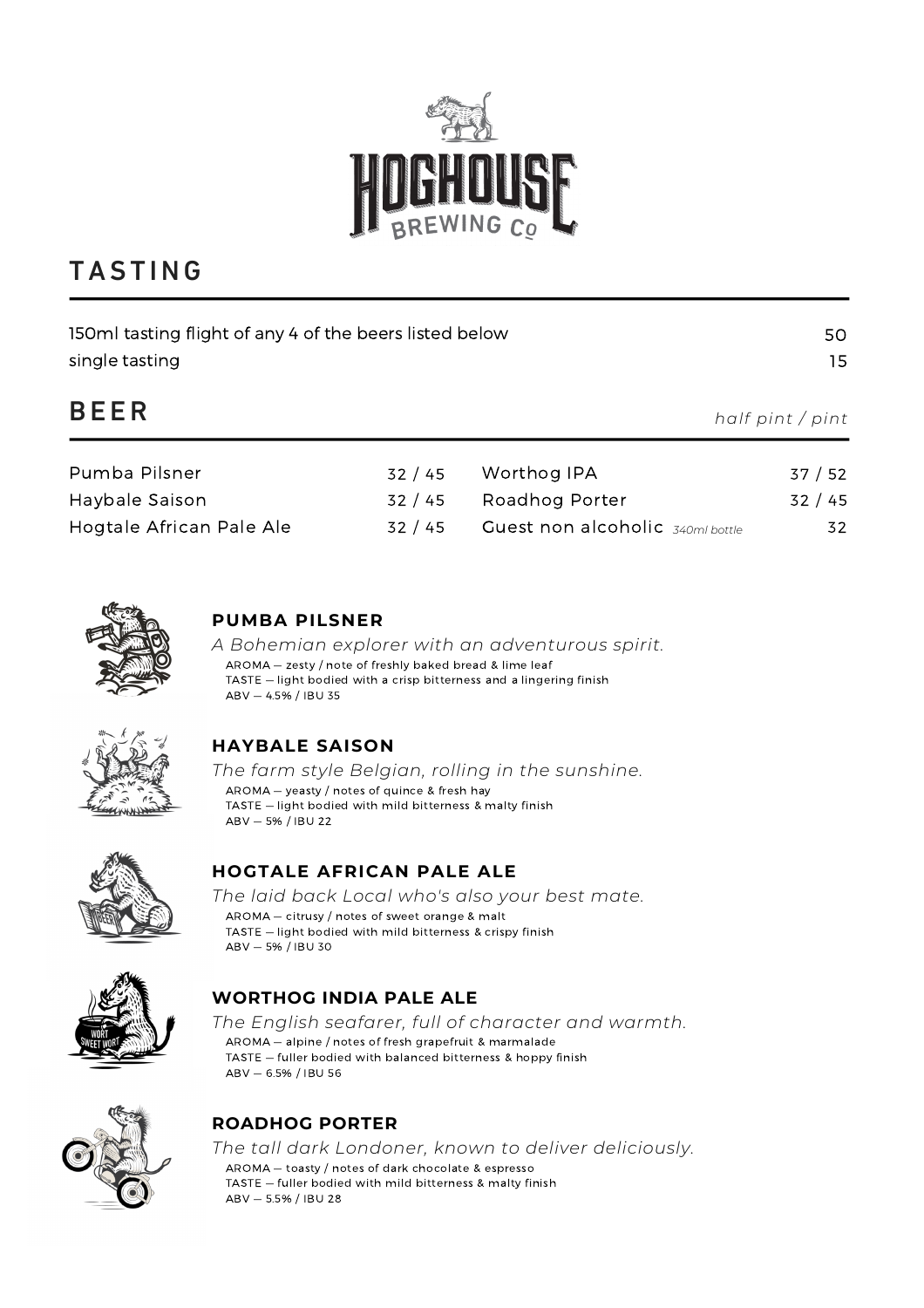## HOT DRINKS

| espresso double                           | 23 |
|-------------------------------------------|----|
| cortado                                   | 28 |
| americano                                 | 28 |
| flat white                                | 30 |
| hot chocolate valrhona cocoa powder       | 36 |
| vegan hot chocolate valrhona cocoa powder | 42 |
| chai latte                                | 36 |
| red espresso cappuccino                   | 32 |
| tea pot ceylon / rooibos                  | 25 |
|                                           |    |

## COLD DRINKS

| coca cola / coca cola zero                                                        | 23      |
|-----------------------------------------------------------------------------------|---------|
| fitch & leeds tonic water / bitter lemon / soda                                   | 20      |
| appletiser / grapetiser                                                           | 30      |
| culture lab kombucha lemongrass / buchu rooibos / konfettibos / wild dagga ginger | 35      |
| dragon fiery ginger beer 5% abv                                                   | 45.     |
| san pellegrino lemon / blood orange                                               | 36      |
| lemi - lemi ginger lemonade                                                       | 35      |
| juicy b mango / naartjie / apple / pomegranate                                    | 35 / 40 |
| mountain falls mineral water sparkling / still soom/1Litre                        | 25/35   |

# COCKTAILS

| SEASONAL G+T             | 70 |
|--------------------------|----|
| cucumber, lime, mint     |    |
| house made botanical     |    |
| tonic, unit 43 gin       |    |
|                          |    |
| MAITLAND MULE            | 75 |
| hope small batch vodka,  |    |
| ginger beer, fresh lime, |    |
| bitters                  |    |

### **REFRESHERS**

| <b>REFRESHERS</b>         | 500ml |
|---------------------------|-------|
| house lemonade            | 32    |
| rooibos iced tea          | 35    |
| rock shandy               | 37    |
| mint + rose cooler        | 35.   |
| grapefruit + buchu cooler | 35    |
| raspberry + lime cooler   | 40.   |

### **CIDERS**

| cluver & jack apple cider     | 40. |
|-------------------------------|-----|
| de grendel three spades cider | 55  |

# **SPIRITS**

*single / double*

| hope on hopkins london dry gin             | 32/56     |
|--------------------------------------------|-----------|
| inverroche amber gin                       | 47 / 78   |
| bain's cape mountain grain whiskey         | 26/43     |
| tullamore dew irish whiskey                | 34/56     |
| compass box spice tree blended malt scotch | 45/75     |
| bo plaas single grain whiskey 6 yr         | 52/86     |
| caol Ila islay single malt whisky 12 yr    | 65/108    |
| kwv potstill 10 yr old brandy              | 34 / 52   |
| bulleit kentucky bourbon                   | 36/60     |
| cape of storms oak infused rum             | 30/50     |
| hope on hopkins small batch vodka          | 32/56     |
| leonista reposado black                    | $52 / --$ |
| hair of the hog beer schnapps              | $38 / --$ |